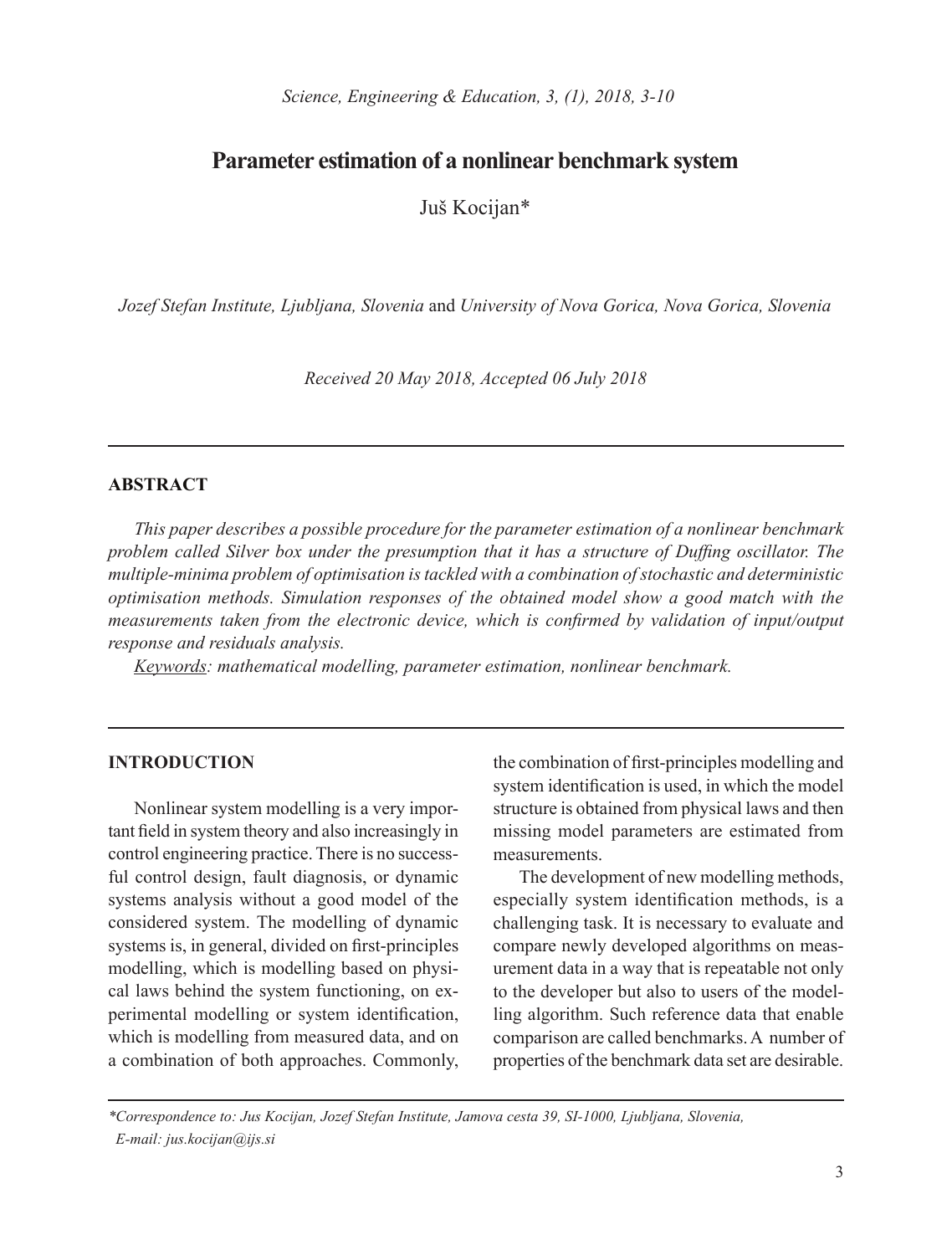These properties should enable the comparison of models obtained during algorithm development to a reasonably well-known true result. One of the selections of benchmark data for nonlinear system identification is [1]. This web page contains eight data sets representing behaviour of nonlinear dynamic systems.

While [1] contains only data sets and a description of the systems from which the measurements were obtained, it is useful to get more insight into the dynamics behind the systems. In this paper, our intention is focused on finding a model for one of the benchmarks with presumed structure and unknown parameters. The case study and benchmark considered in the paper concerns an electronic implementation of a nonlinear system, denoted as 'the Silver box' [2, 3].

The analogue electrical circuit represents a nonlinear mechanical resonat ing system with a moving mass m, a viscous damping d, and a nonlinear spring  $k(y)$  as shown in Fig. 1. The purpose of the electrical circuit is to relate the displacement  $y(t)$  to the force  $u(t)$  according to the following differential equation:

$$
m\frac{d^2y(t)}{dt} + d\frac{dy(t)}{dt} + k(y(t))y(t) = u(t)
$$
 (1)

The nonlinear spring is described by using a static position-dependent stiffness

$$
k(y(t)) = a + by2(t)
$$
 (2)

Such a nonlinear system is often used in the literature to demonstrate properties of different modelling methods [4], [5], [6], [2], [7], etc., even though not everybody uses the very same system.

Equation (1) describes what is known as the Duffing oscillator. It is a periodically forced oscillator with a nonlinear elasticity. It is also known as an example of a simple chaotic model. The Duffing oscillator can be interpreted as a forced oscillator for  $b > 0$ . When the spring constant is a  $> 0$ , it is called a hardening spring. More details can be found in [6] or [8]. The data used in this



Fig. 1. Scheme of the nonlinear spring represented by the Silver box benchmark.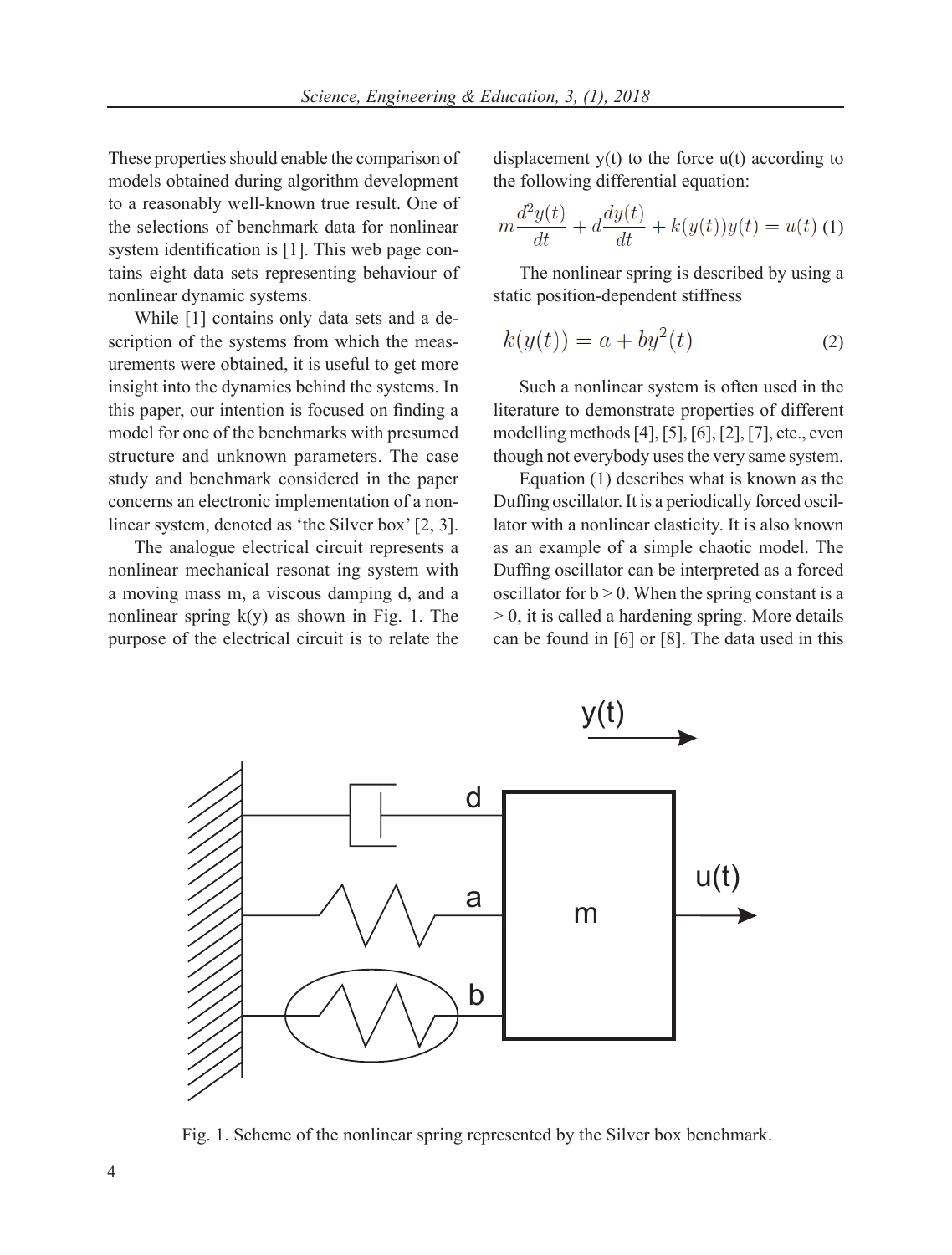study are available online [3]. The sampling time of the voltage signals' measurements is  $T_s = 2^{14}/10^7$  $= 0.0016$  s [9]. The input signal to electronic circuit  $u(k)$ , where k are time instants, consists of two parts.The first part (40 000 samples) is a white Gaussian noise sequence filtered by a Butterworth filter. Its amplitude is changed linearly over the interval from zero to its maximum value. The second part of the signal consists of 10 successive realisations of a random multi-sine signal. The amplitude of the input signal is scaled such that the signal fits well within the range of the generator. Ten realisations of the random multisine were merged, each of them separated by 100 zeros to indicate the start of a new realisation. More details can be found in [9]. The data generated by the electronic system is shown in Fig. 2.

As the benchmark problem from [3] comes without the precise description of the system from which measurements were collected, the values of the parameters in Equation (1) are not known. The purpose of this paper is to demonstrate estimation of the parameters of the Silver-box benchmark system presuming that it corresponds to the structure of Equation (1). For the purpose of data estimation, 10 000 data points were used for training and 4000 for testing. The parameter estimation was pursued with Matlab software.

The paper is structured as follows. The modelling method, or more precisely the parameterestimation method, is described in the next section. Section 3 deals with the obtained results. The conclusions are gathered at the end of the paper.



Fig. 2. Available input and output benchmark signals.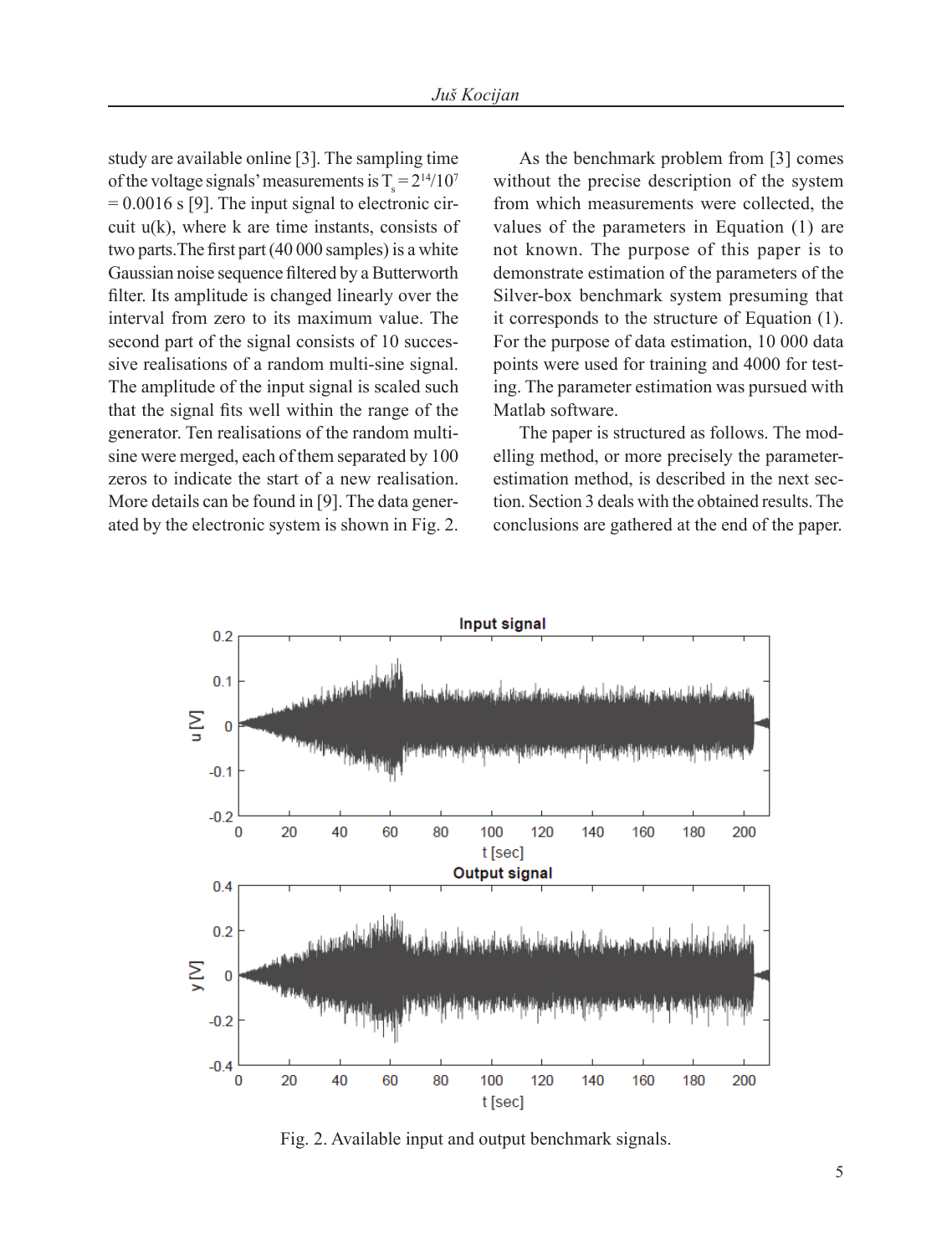### **Modelling method**

The parameters of a dynamic system can be estimated in various ways and it depends on the modeler's objectives and the system at hand. In our case,the selected cost function is a square of errors because it exaggerates and differentiates between large and small errors, because it has other nice mathematical properties, and because it is frequently used. Other cost functions can be used as well.

In our case, we estimate only four parameters, but the manifold of cost function has multiple, local minima, which means multiple, locally optimal points of the optimisation-problem solution in which the optimisation can get stuck. The optimisation-problem solution is very sensitive to the selection of initial values for optimised parameters, and was tested with several optimisation attempts with the local optimisation method. Consequently, the stochastic and global optimisation method, like the Genetic algorithm, Differential evolution, Particle swarm optimisation, etc., seems to be a convenient tool to find optimal parameters.

A common characteristic among all stochastic optimisation methods is that, although they come close, they do not provide the optimal solution in a single run. There are two ways to deal with this issue. One is that one does multiple runs of the selected method and looks for the mean solution. The other is to use the solution of the stochastic optimisation method as the initial values for one of the deterministic and local optimisation methods that bring the solution to the optimal value. In our case, the later approach was selected.

The *Differential evolution method* was, in our case, selected as a stochastic optimisation method due to personal familiarity with the method and its good properties. The minimum search with the *gradient descent method*, in particular the interior-point algorithm, was used as the deterministic optimisation method.

**Differential evolution** is a method for numerical optimisation without explicit knowledge of the gradients. It works on multidimensional, real-valued functions that are not necessarily continuous or differentiable, and was introduced by Storn and Price [10]. The method searches for a solution to a problem by maintaining a population of candidate solutions and creating new candidate solutions by combining existing ones according to its simple for mulae of vector



Fig. 3. Simulation scheme in Simulink used for parameter optimisation.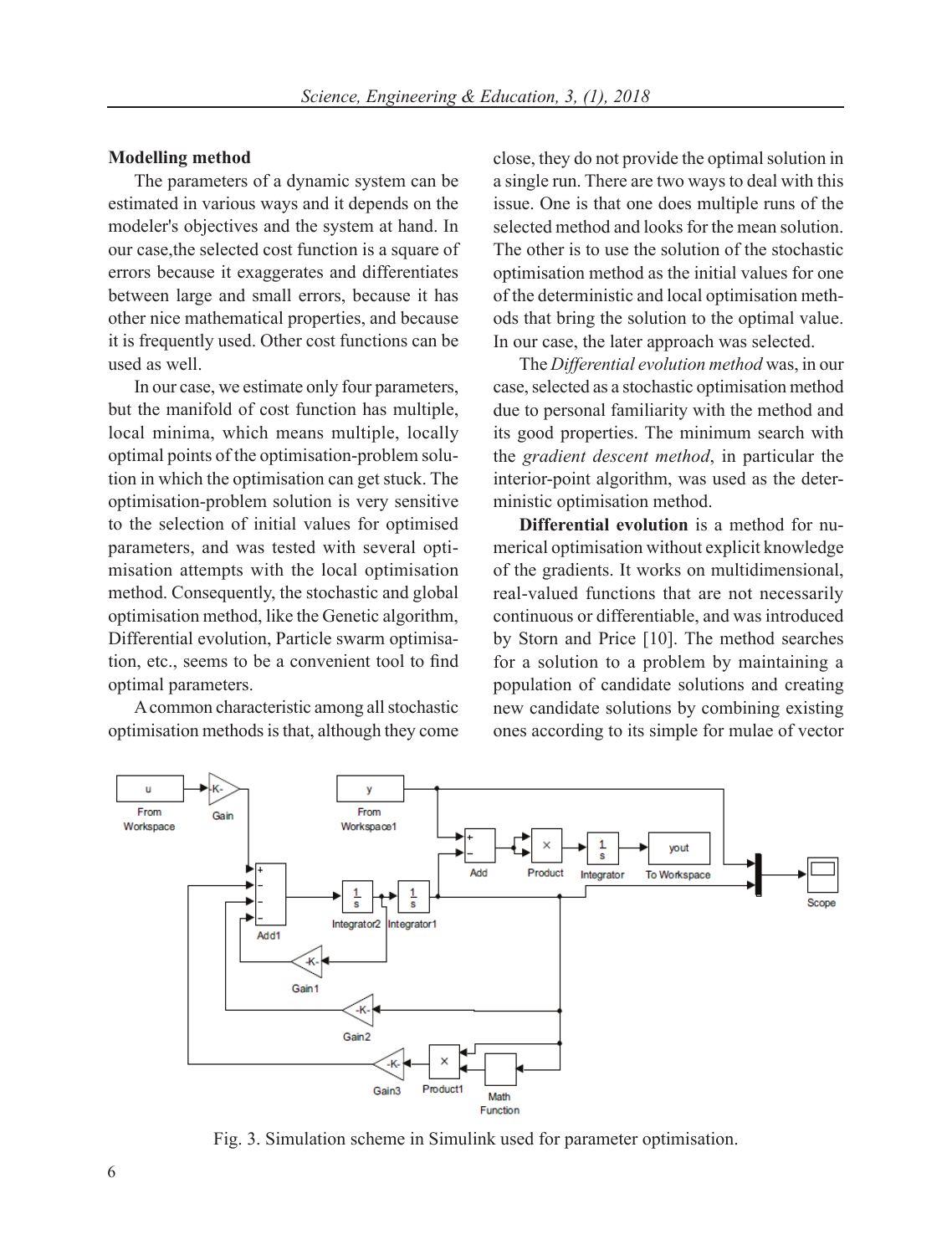crossover and mutation. It then keeps whichever candidate solution has the best score or fitness on the optimisation problem at hand. The optimisation problem is treated as a black box that merely provides a measure of quality given a candidate solution and, therefore, the gradient is not needed. More details about Differential evolution can be found in [11].

The **gradient descent method** is a well known family of deterministic, and at the same time local optimisation, methods. And, the interior-point algorithm is the one that is already implemented within Matlab software. Optimisations were pursued with Matlab with embedded Simulink simulation. The simulation scheme that incorporates model structure as well as cost function is depicted in Fig. 3. The model was simulated with a variable integration step in each run. Parameters for stochastic optimisation was as follows: the population size was set to 50

individuals and the number of iterations to 1000.

## **RESULTS AND DISCUSSION**

The obtained estimated-parameter results of stochastic optimisation that were used in the next stage as initial values for deterministic optimisation are as follows:

$$
l/m = 197970,
$$
  
\n
$$
d/m = 43,
$$
  
\n
$$
a/m = 193507,
$$
  
\n
$$
b/m = 789822.
$$
 (3)

The parameters correspond to the electronically implemented system and therefore cannot be characterised with measurement units. It is not clear whether the unit for mass, for example, is expressed with equivalents to kilograms, tones, or perhaps some non SI system units. Consequently, the parameters are depicted without measurement units.



Fig. 4. Model simulation response versus validation signal and corresponding residuals.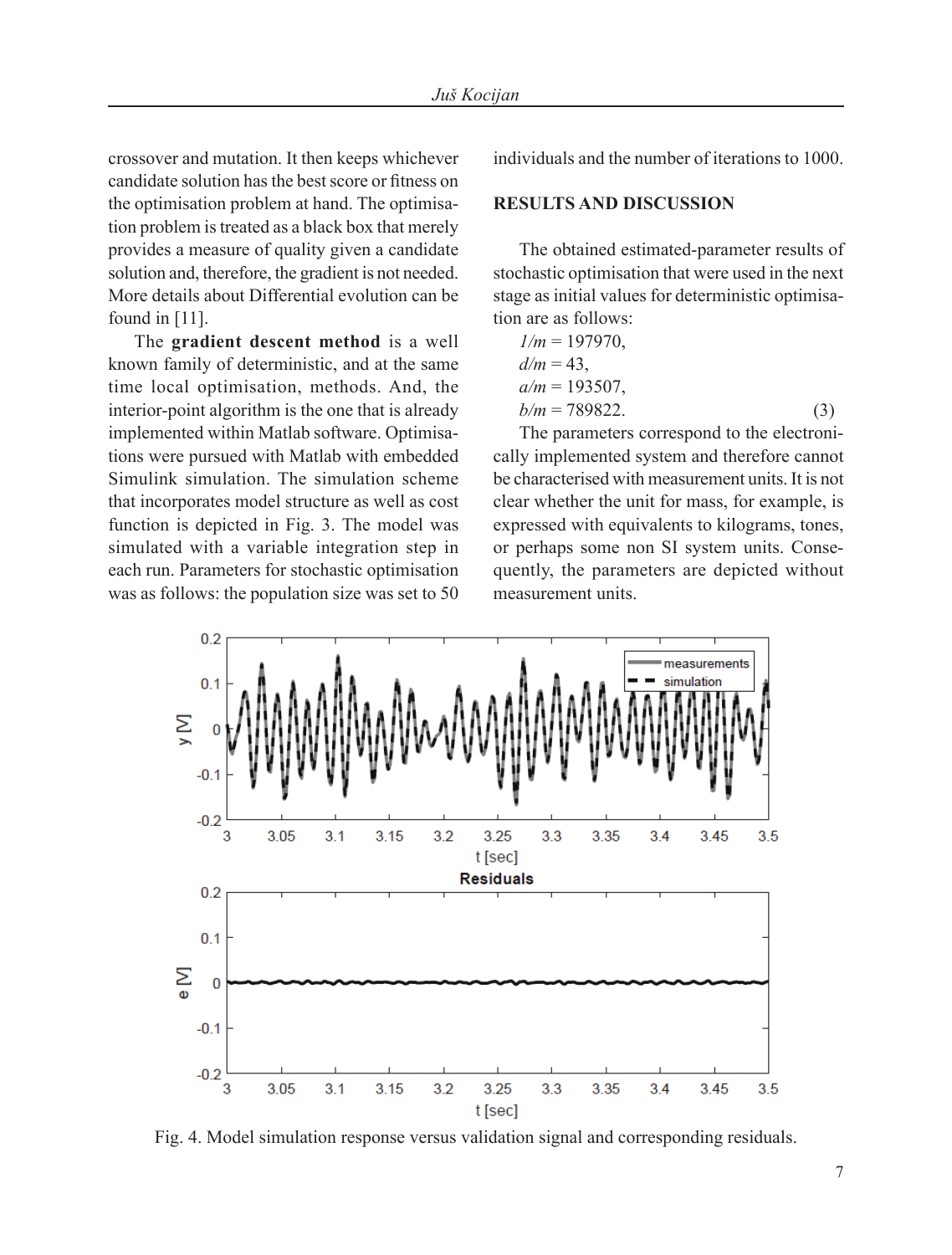

Fig. 5. Distribution of residuals for the validation signal.

The final values of the deterministic optimisation are as follows:

$$
1/m = 199875,\n d/m = 43,\n a/m = 193471,\n b/m = 794733.
$$
\n(4)

And, so, the estimated parameters of the

Equation (1) are as follows:  
\n
$$
m = 5 \cdot 10^{-6}
$$
,  
\n $d = 2.151 \cdot 10^{-4}$ ,  
\n $a = 0.968$ ,  
\n $b = 3.976$ . (5)

The model was validated with a simulation on the data that was not used for parameter estimation. Fig. 4 shows a detail of response for a 5 second interval. It is clear that the simulation response of the model with estimated parameters fits the measured data on the validation signal very well.

To validate model simulation response for the entire validation signal,the normalised rootmean-square-error (NRMSE) criterion is used:

$$
\text{NMRSE} = 1 - \frac{\|\mathbf{y} - \hat{\mathbf{y}}\|^2}{\|\mathbf{y} - E(\mathbf{y})\|^2},\tag{6}
$$

where y is the vector of validation values,  $\hat{y}$  is the vector of model response values, and  $E(y)$ is the mean value of y. NRMSE has value 1 for a perfect match and −∞ for an extremely bad match of validation and mean predicted values. The obtained result for the entire validation signal is NMRSE =  $0.971 = 97.1$  %; which can be considered as a very good fit.

The residuals left from the estimated model shall be white noise representing measurement noise. The distribution of residuals fitted with a Gaussian function is shown in Fig. 5. It is clear from Fig. 5 that the residuals are white noise. The phase plot of the model with estimated parameters is shown in Fig. 6.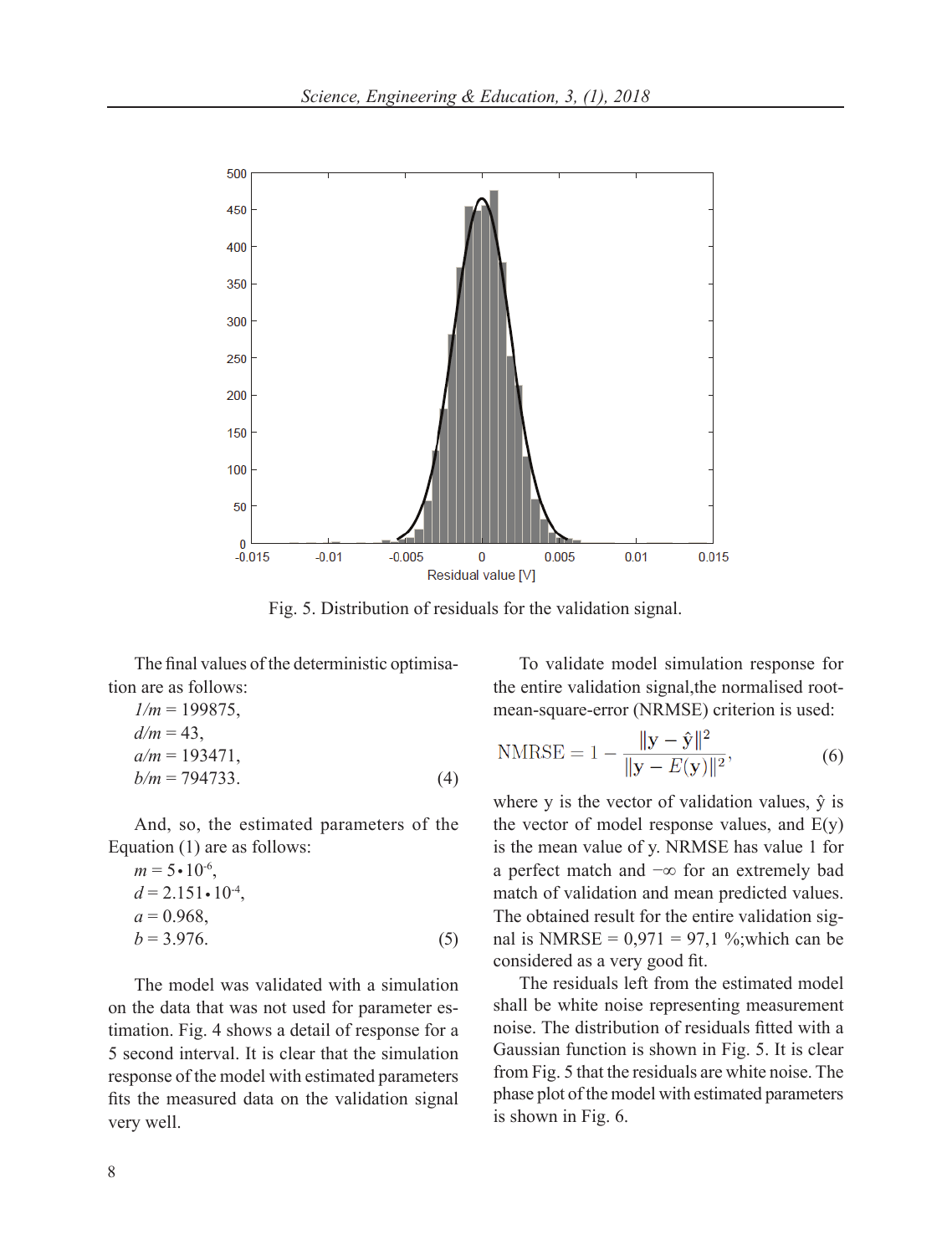

Fig. 6. Phase plot of the model with estimated parameters.

### **CONCLUSIONS**

A possible procedure for the parameter estimation of a nonlinear benchmark problem was presented in the paper and illustrated with available data. The multiple-minima problem of optimisation was tackled with the combination of a stochastic and a deterministic optimisation method.

Simulation responses of the obtained model show a good match with the measurements taken from the electronic device named Silver box, which is confirmed by validation of input/output response and residuals analysis.

The obtained model may be used for various analysis of modelling and control methods with the Silver box benchmark, which have been, until present, limited to methods that can exploit available measurements.

#### *Acknowledgements*

*The author acknowledges the project "Method for the forecasting of local radiological pollution of atmosphere using Gaussian process models", ID L2-8174, and research core funding No. P2-0001, which were financially supported by the Slovenian Research Agency.*

### **REFERENCES**

- 1. M. Schoukens, Nonlinear system identification benchmarks, http://www.nonlinearbenchmark.org/, Last access May 14, 2018.
- 2. R. Pintelon, J. Schoukens, System Identification: A Frequency Domain Approach, John Wiley & Sons, 2012.
- 3. M. Schoukens, Silverbox (2004), http://www. nonlinearbenchmark.org/#Silverbox, Last ac-